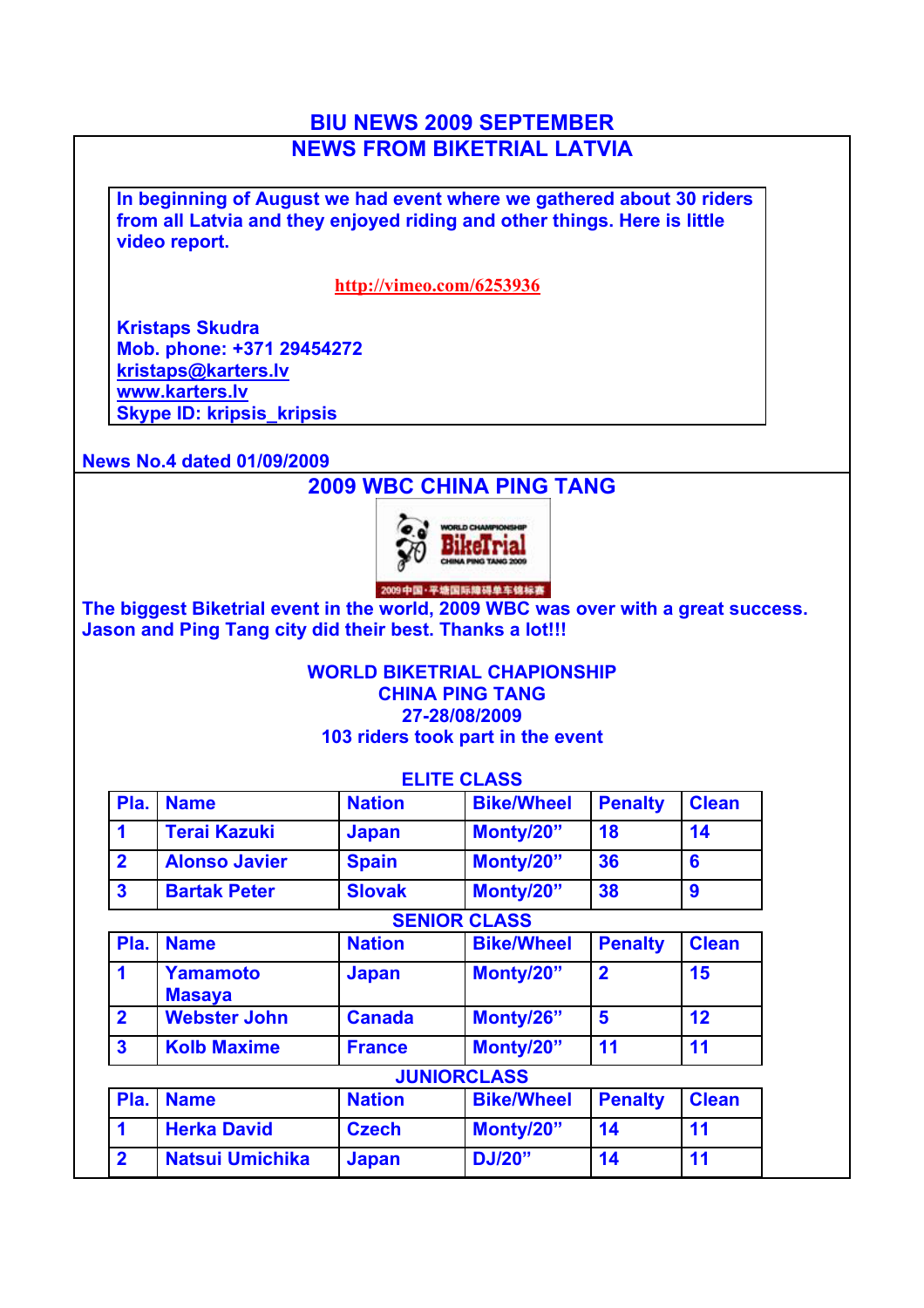| $\overline{\mathbf{3}}$ | <b>Zhao Xuan</b>         | <b>China</b>   | <b>Zhi/26"</b>           | 16               | 8                       |  |
|-------------------------|--------------------------|----------------|--------------------------|------------------|-------------------------|--|
|                         |                          |                | <b>FEMINA CLASS</b>      |                  |                         |  |
| Pla.                    | <b>Name</b>              | <b>Nation</b>  | <b>Bike/Wheel</b>        | <b>Penalty</b>   | <b>Clean</b>            |  |
| 1                       | <b>Abant Gemma</b>       | <b>Spain</b>   | Monty/20"                | 1.3              | 15                      |  |
| $\overline{2}$          | <b>Abant Mireia</b>      | <b>Spain</b>   | Monty/20"                | 11.3             | 14                      |  |
| $\overline{\mathbf{3}}$ | <b>Janickova Tatiana</b> | <b>Slovak</b>  | Monty/20"                | 21.6             | 11                      |  |
|                         |                          |                | <b>MINIME CLASS</b>      |                  |                         |  |
| Pla.                    | <b>Name</b>              | <b>Nation</b>  | <b>Bike/Wheel</b>        | <b>Penalty</b>   | <b>Clean</b>            |  |
| 1                       | <b>Molla Armand</b>      | <b>Spain</b>   | Monty/20"                | 6                | 14                      |  |
| $\overline{\mathbf{2}}$ | <b>Seuba Bernat</b>      | <b>Spain</b>   | Monty/20"                | $\boldsymbol{9}$ | 10                      |  |
| $\overline{\mathbf{3}}$ | <b>Janoska Ladislav</b>  | <b>Slovak</b>  | Monty/20"                | 20               | 8                       |  |
|                         |                          |                | <b>BENJAMIN CLASS</b>    |                  |                         |  |
| Pla.                    | <b>Name</b>              | <b>Nation</b>  | <b>Bike/Wheel</b>        | <b>Penalty</b>   | <b>Clean</b>            |  |
| 1                       | <b>Tsuchiya Ryoga</b>    | <b>Japan</b>   | Monty/20"                | 15               | 10                      |  |
| $\overline{2}$          | Izumisawa Jin            | <b>Japan</b>   | Raizin/20"               | 36               | $\overline{\mathbf{3}}$ |  |
| $\mathbf{3}$            | <b>Popelka Matej</b>     | <b>Czech</b>   | Monty/20"                | 39               | $\overline{7}$          |  |
|                         |                          |                | <b>POUSSIN CLASS</b>     |                  |                         |  |
| Pla.                    | <b>Name</b>              | <b>Nation</b>  | <b>Bike/Wheel</b>        | <b>Penalty</b>   | <b>Clean</b>            |  |
| 1                       | <b>Hayashi Ryoma</b>     | <b>Japan</b>   | <b>Dob/20"</b>           | 50               | $\mathbf 1$             |  |
| $\overline{\mathbf{2}}$ | <b>Leonard Romain</b>    | <b>Belgium</b> | <b>Koxx/20"</b>          | 54               | $\overline{\mathbf{2}}$ |  |
| $\mathbf{3}$            | <b>Shimohara Shinya</b>  | <b>Japan</b>   | <b>Dob/20"</b>           | 57               | $\mathbf 1$             |  |
|                         |                          |                | <b>NATION CLASS</b>      |                  |                         |  |
| Pla.                    |                          |                |                          |                  |                         |  |
| 1                       | <b>Japan</b>             |                |                          |                  |                         |  |
| $\overline{2}$          | <b>Spain</b>             |                |                          |                  | 96                      |  |
| $\mathbf{3}$            | <b>Czech</b>             |                |                          |                  | 81                      |  |
|                         |                          |                | <b>CONSTRUCTOR CLASS</b> |                  |                         |  |
| Pla.                    | <b>Name</b>              |                |                          |                  |                         |  |
| 1                       | <b>Monty</b>             |                |                          |                  |                         |  |
| $\overline{\mathbf{2}}$ | <b>Matsuda</b>           |                |                          |                  |                         |  |
| $\overline{\mathbf{3}}$ | <b>AWC</b>               |                |                          |                  | $\boldsymbol{0}$        |  |

**News No.3 dated 01/09/2009**

**2009 WBC CHINA PING TANG**



**Below is the mails sent from Mr. Pi a week before WBC and the answer of Jason..**